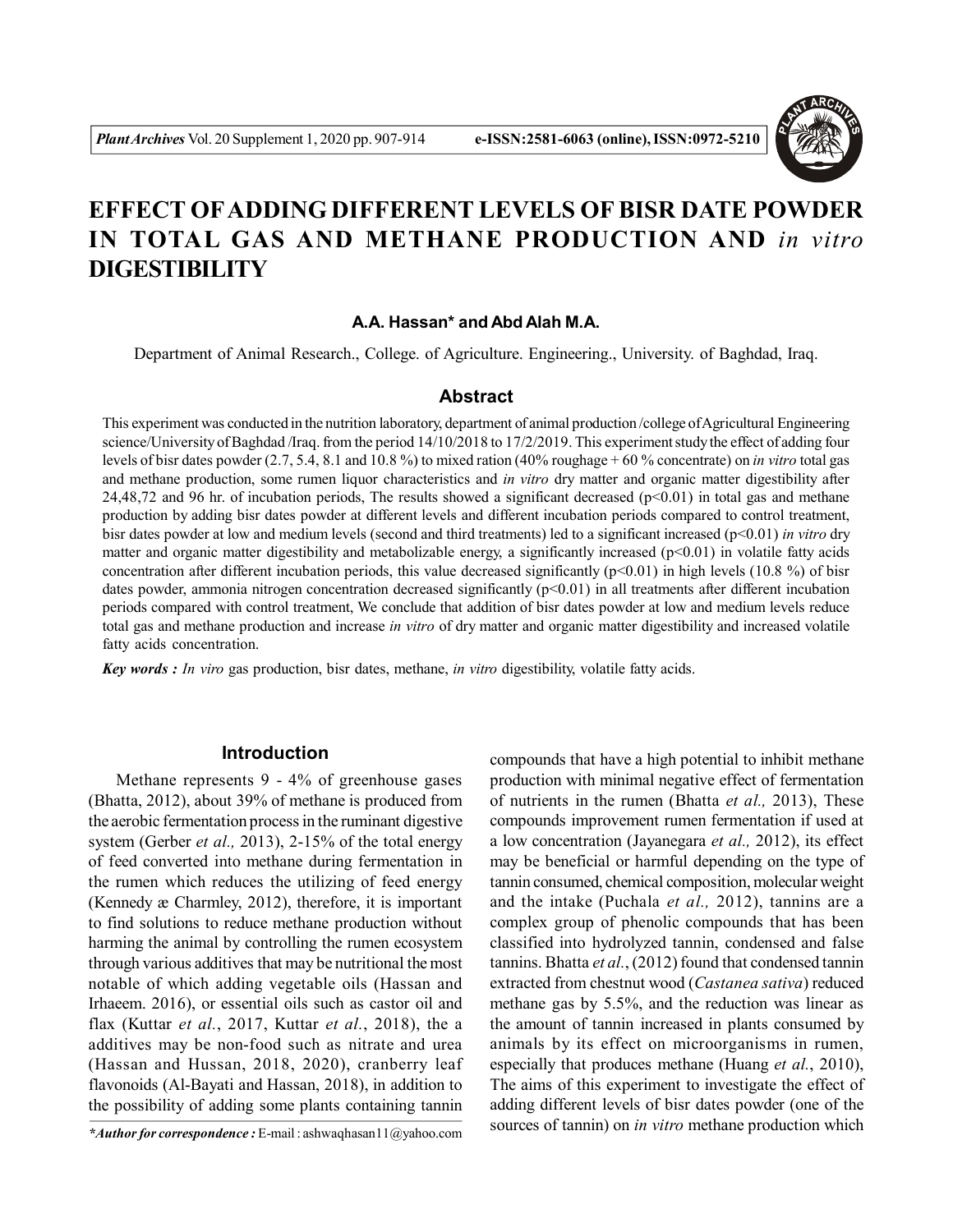is one methods to estimating the nutritional value of feed as well as its effect on the characteristics of rumen liquor and estimation *in vitro* dry matter and organic matter digestibility.

# **Materials and Methods**

This experiment was conducted in the nutrition laboratory of department of animal production / college of agricultural engineering sciences / university of Baghdad / Iraq. To study the effect of adding different levels of bisr dates powder (one stage of immature dates) to mixed ration in some rumen liquor characteristics, total *in vitro* methane and gas production, *in vitro* dry matter and organic matter digestibility and metabolizable energy.

## **Experimental rations**

The experiments included the use of mixed ration  $(40\%$  roughage + 60% concentrate). The roughage included 23% Alfalfa hay and 17% barley straw. Khistawi bisr date (the third stage of the maturity dates), yellow color dates, sweet taste beginning and low levels of tannin, was dried at 60  $\degree$  C then at 105  $\degree$  C in order to maintain its content of tannin and other nutrients, Grinding and stored in plastic boxes until use. The powder was added to the mixed diet at levels 2.7, 5.4, 8.1 and 10.8% of the dry matter, The addition levels of powder was based on the percentage of condensed tannin (7.4%) with levels of tannin 0.2, 0.4, 0.6 and 0.8%, table 1 and 2 show the components, chemical composition and metabolic energy of mixed rations.

## **Estimation total gas and methane production**

*In vitro* total gas and methane production was estimated by taking 6 replicates per sample according to Menke and Steingass (1988), Weighing 200 mg of experimental diets, 20 ml of artificial saliva and 10 ml of filtered rumen liquor taken from rumen of newly slaughtered lamb were added, Samples were placed in 100 ml glass syringes, and then added one time carbon dioxide to each syringe immediately before incubation. In order to prevent the descent of the liquor from the

syringe, the syringe needle was closed with a plastic stopper. In a 39 ° C water bathe for periods 24, 48, 72 and 96 hours with blank for each stage of incubation periods, stirring of injection twice daily (similar to the rumen work ), Injections were withdrawn to account total gas production and then 4 ml of 4% NaOH concentration was added to only 3 samples to calculate methane production by Fievez *et al.*, (2005).

# **Calculate metabolized energy, net energy for lactation,** *in vitro* **organic matter digestibility and total short-chain fatty acids**

This indicators were calculated using total volume of gas production after 24 hr. of incubation periods using the following equations:

 $ME (MJ/kgDM) = 1.06 + 0.157$  GV + 0.084 CP + 0.22 CF " 0.081A (Ash)

IVOMD (%) = 14.88 + 0.889 GV + 0.45 CP + 0.651

 $\times$  A (ASH)

 $SCFA$  (m mol) = 0.0239 GV – 0.061

according to Menke and Steingas( 1988)

NEL (MJ/Kg DM) =  $0.096 \times$  GV +0.0038  $\times$  $CP+0.000173 \times EE2+0.54$ 

according to Getachew *et al.,* (1999)

# **Fermentation characteristics after each incubation period**

 Include PH, ammonia nitrogen concentration, total volatile fatty acids and protozoa number.

# **Determination of** *in vitro* **dry matter and organic matter digestibility**

Digestibility was carried out in two stage in order to contain concentrate and roughage feed (microbial and enzymatic digestion) according to Tilley and Terry (1963).

### **Chemical analysis**

Experimental diets were analyzed to determine dry matter, ash nitrogen and Ether extract according to the A.O.A.C. (2010).

| <b>Ingredients</b> | $\%$           | <b>Nutrients</b> % |           |          |       |      |      |            |                          |                          |
|--------------------|----------------|--------------------|-----------|----------|-------|------|------|------------|--------------------------|--------------------------|
|                    |                | DM                 | <b>OM</b> | $\bf CP$ | CF    | ЕE   | ASH  | <b>NFE</b> | <b>CT</b>                | $ME*$                    |
| Wheat bran         | 39             | 90.12              | 84.55     | 14.02    | 11.00 | 4.53 | 5.56 | 64.89      |                          | 12.72                    |
| Yellow corn        | 11             | 89.10              | 82.67     | 8.85     | 3.21  | 4.37 | 6.43 | 77.14      |                          | 13.38                    |
| Alfalfa hay        | 23             | 87.97              | 80.62     | 12.88    | 16.57 | 1.93 | 7.35 | 61.28      |                          | 11.55                    |
| Barley straw       | 17             | 91.37              | 85.10     | 3.37     | 35.17 | 1.32 | 6.27 | 53.88      | $\overline{\phantom{a}}$ | 10.11                    |
| Soybean Mea        | 8              | 90.48              | 85.47     | 43.77    | 5.49  | 3.57 | 5.01 | 42.17      | $\qquad \qquad$          | 12.54                    |
| Salt               | $\overline{2}$ | -                  |           |          |       | -    |      |            |                          | $\overline{\phantom{a}}$ |
| Bisr dates         |                | 75.60              | 73.09     | 3.90     | 2.30  | 1.20 | 2.01 | 90.59      | 33.80                    | 13.64                    |

**Table 1:** Chemical composition (% of dry matter) and ingredients of mixed ratios a

\*ME (MJ/Kg DM)=  $0.012 \times CP + 0.03 \times EE + 0.005 \times CF + 0.014 \times NFE$  (MAFF, 1975) CT: Condense tannin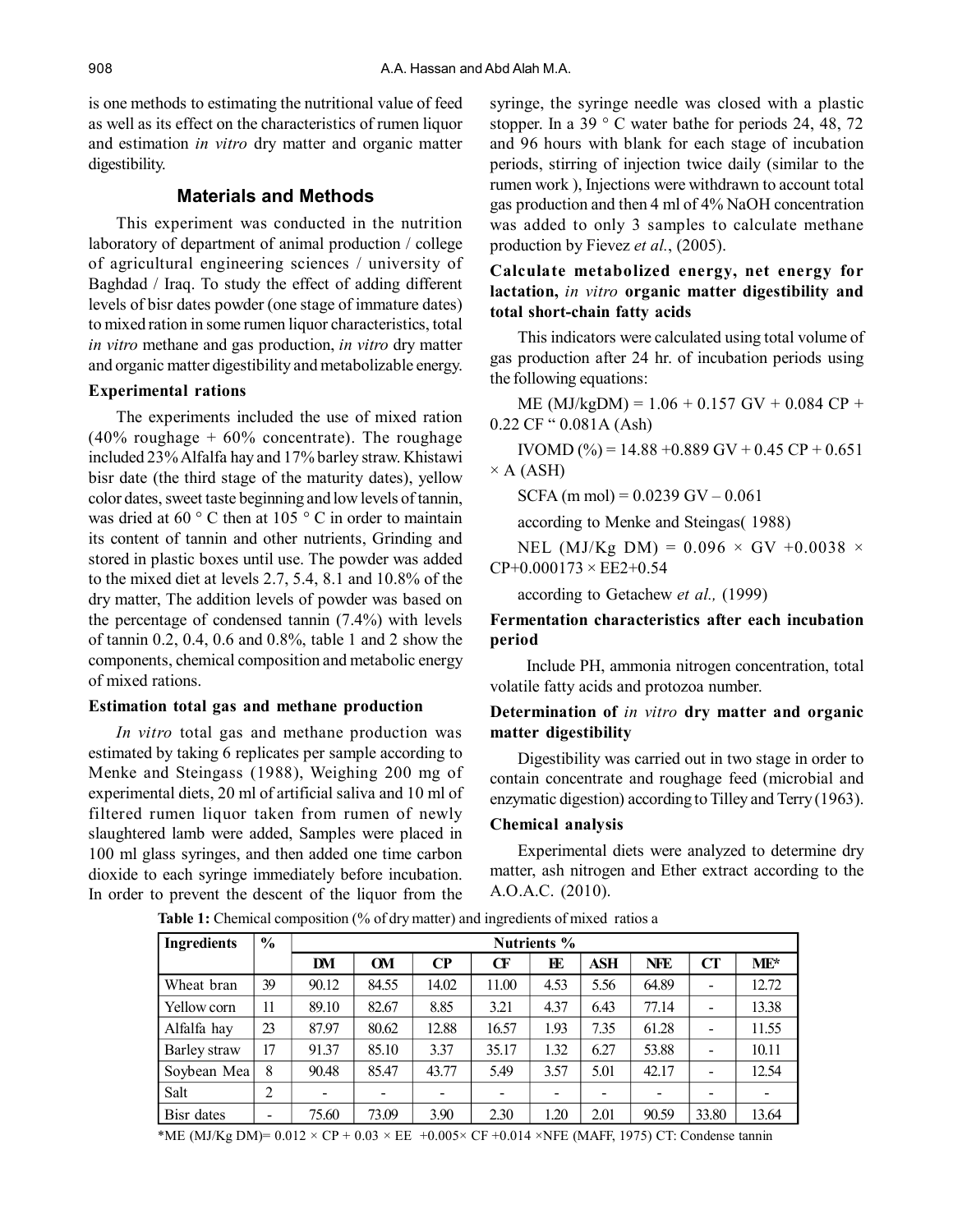Effect of adding different levels of bisr date powder in total gas and methane production and *in vitro* digestibility 909

| <b>Rations</b>     |       | $\frac{6}{9}$ |          |       |      |       |            |       |  |
|--------------------|-------|---------------|----------|-------|------|-------|------------|-------|--|
|                    | DM    | <b>OM</b>     | $\bf CP$ | CF    | FE   | ASH   | <b>NFE</b> |       |  |
| $T:0\%$            | 92.95 | 82.45         | 19.25    | 26.78 | 2.31 | 10.51 | 41.17      | 10.13 |  |
| $T_{\rm h}$ :2.7 % | 93.53 | 82.03         | 19.25    | 27.51 | 1.83 | 11.53 | 39.94      | 9.84  |  |
| $T_{1}: 5.4\%$     | 92.18 | 80.54         | 19.42    | 27.80 | 1.95 | 11.64 | 39.24      | 9.80  |  |
| $T_{4}:8.1\%$      | 91.59 | 80.29         | 19.48    | 28.33 | 1.82 | 11.30 | 39.09      | 9.79  |  |
| $T_c$ :10.8%       | 93.42 | 81.42         | 19.55    | 28.52 | 2.01 | 11.53 | 38.43      | 9.77  |  |

**Table 2:** The chemical composition of mixed ration %.

 $T_1$ : control,  $T_2$ : added 2.7 % bisr date powder,  $T_3$ : added 5.4 % bisr date powder,  $T_4$ : added 8.1 bisr date powder,  $T_s$ : added 10.8 % bisr date powder.

## **Statistical analysis**

The data were analyzed statically complete randomized design, treatments means were separated using Duncan (1955) multiple range test, level of probability using the SAS, (2012 ) program.

## **Results and Discussion**

## *In vitro* **total and methane gas production (ml / 200 mg dry matter)**

In the current study, after 24 hr. of incubation periods control ration produced the highest  $(p<0.01)$  cumulative gas, while the lowest volume ( $p \le 0.01$ ) of gas in fifth treatment (10.8% bisr dates powder) table 3, regard to methane production, the results showed a high significant differences ( $p \le 0.01$ ) between rations, the volume of methane gas ranges between 14.67 - 5.33 ml / 200 mg dry matter, The highest methane volume in the control ration, the fifth ration (10.8% bisr dates powder) has lowest methane production, as shown in Table 3 data showed a significantly decreased ( $p \le 0.01$ ) in total gas volume after 48 hr. The gas volume decreased in all rations compared to control ration, reaching 38.33 ml / 200 mg dry matter. The decrease in total gas production was recorded in the fourth and fifth rations at 24.67 and 22.67 ml / 200 mg dry matter, respectively. With regard to methane production, after 48 hr. of incubation, Table 3 indicated significant differences ( $p \le 0.01$ ) between rations, the volume of methane ranged from 16.67 to 7.33 ml / 200 mg dry matter, the highest volume of methane in the control ration and the lowest volume in the fifth rations, In the same context, the total volume of gas formed after 72 hr. of incubation was the highest volume in the control ration as it reached 40.67 ml / 200

mg dry matter, It is widely accepted that feedstuffs which have higher gas production tend to have higher CH<sub>4</sub> production per gram DM incubated (Durmic *et al.,* 2010), The lowest volume of gas production was in the fourth and fifth rations (26.67 and 24.67 ml / 200 mg dry matter, respectively). With regard to methane production after 72 hr., there was a significant decrease  $(p \le 0.01)$  in all rations compared to the control ration, The volume of methane gas ranged between 17.33 - 10.67 ml / 200 mg dry matter, The highest methane production record in control ration, As for in fourth and fifth rations there was a significant ( $p \le 0.01$ ) reduction in methane volume (12.67 and 10.67 ml / 200 mg dry matter, respectively), The results of the statistical analysis in Table 3 showed that the total volume of gas and methane formed after 96 hr. of incubation recorded highest volume in the control rations, reaching 43.33 and 20.67 ml / 200 mg dry matter, respectively. The lowest volume in the fifth rations was 27.33 and 12.67 ml / 200 mg dry matter, respectively, It is worth mentioning that the reduction of gases formed as a result of fermentation of different nutrients in the rumen depends on a number of factors, including the impact of additives directly affecting the microorganisms, especially methanogenesis microorganisms which are more sensitive to presence of tannin in the rumen liquor, and reduces the numbers or inhibits their activity (Lemine *et al.,* 2014), as well as reducing the production of hydrogen available in the rumen, which is an important element in methane production. It is clear from the data

**Table 3:** Effect of adding different levels of bisr dates powder on invitro total gas and methane production (ml / 200 mg dry matter) after different incubation periods.

| <b>Rations</b>     | 24               |                 | 48               |                 |                                                                 | 72              | 96                                                      |                 |
|--------------------|------------------|-----------------|------------------|-----------------|-----------------------------------------------------------------|-----------------|---------------------------------------------------------|-----------------|
|                    | <b>Total gas</b> | <b>Methane</b>  | Total gas        | <b>Methane</b>  | Total gas                                                       | <b>Methane</b>  | <b>Total gas</b>                                        | <b>Methane</b>  |
| control            | $36.67 + 0.67a$  | $14.67 + 0.67a$ | $38.33 + 0.33a$  | $16.67 + 0.66a$ | $40.67 + 0.67a$                                                 |                 | $17.33+0.66a$ $ 43.33+0.67a$                            | $20.67 + 0.66a$ |
| $T_{\rm g}$ : 2.7% | $32.67 + 0.67$   | $12.67+0.67a$   | $33.33 + 0.67b$  |                 | $14.66 + 0.67b$ $36.67 + 0.66b$ $16.66 + 0.66b$ $38.67 + 0.01b$ |                 |                                                         | $18.03 + 0.01b$ |
| $T_{\rm g}$ : 5.4% | $26.67+0.67c$    | $10.67 + 0.66b$ | $32.67 + 0.67 h$ |                 |                                                                 |                 | $12.63+0.33c$   32.67+0.67c   14.67+0.01c   35.33+0.67c | $16.67 + 0.66c$ |
| $T: 8.1\%$         | $22.76 + 0.67d$  | $7.33+0.67c$    | $24.67+0.67c$    |                 | $10.67+0.66c$ $26.67+0.67d$ $12.67+0.66d$ $30.67+0.67d$         |                 |                                                         | $15.33 + 0.67c$ |
| $T:10.8\%$         | $19.76 + 0.67e$  | $5.33 + 0.66c$  | $22.67+0.67c$    | $7.33 + 0.66d$  | $ 24.67+0.66d $                                                 | $10.67 + 0.67d$ | $ 27.33+0.67e $                                         | $12.67 + 0.33d$ |
| Significance       | $***$            | $* *$           | $* *$            | $***$           | $***$                                                           | $***$           | $***$                                                   | $* *$           |
| level              |                  |                 |                  |                 |                                                                 |                 |                                                         |                 |

 $T_1$ : control,  $T_2$ :added 2.7 % bisr date powder,  $T_3$ : added 5.4 % bisr date powder,  $T_4$ : added 8.1bisr date powder,  $T_5$ : added 10.8 % bisr date powder. \*\* means that there are significant differences at the probability level (P <0.01).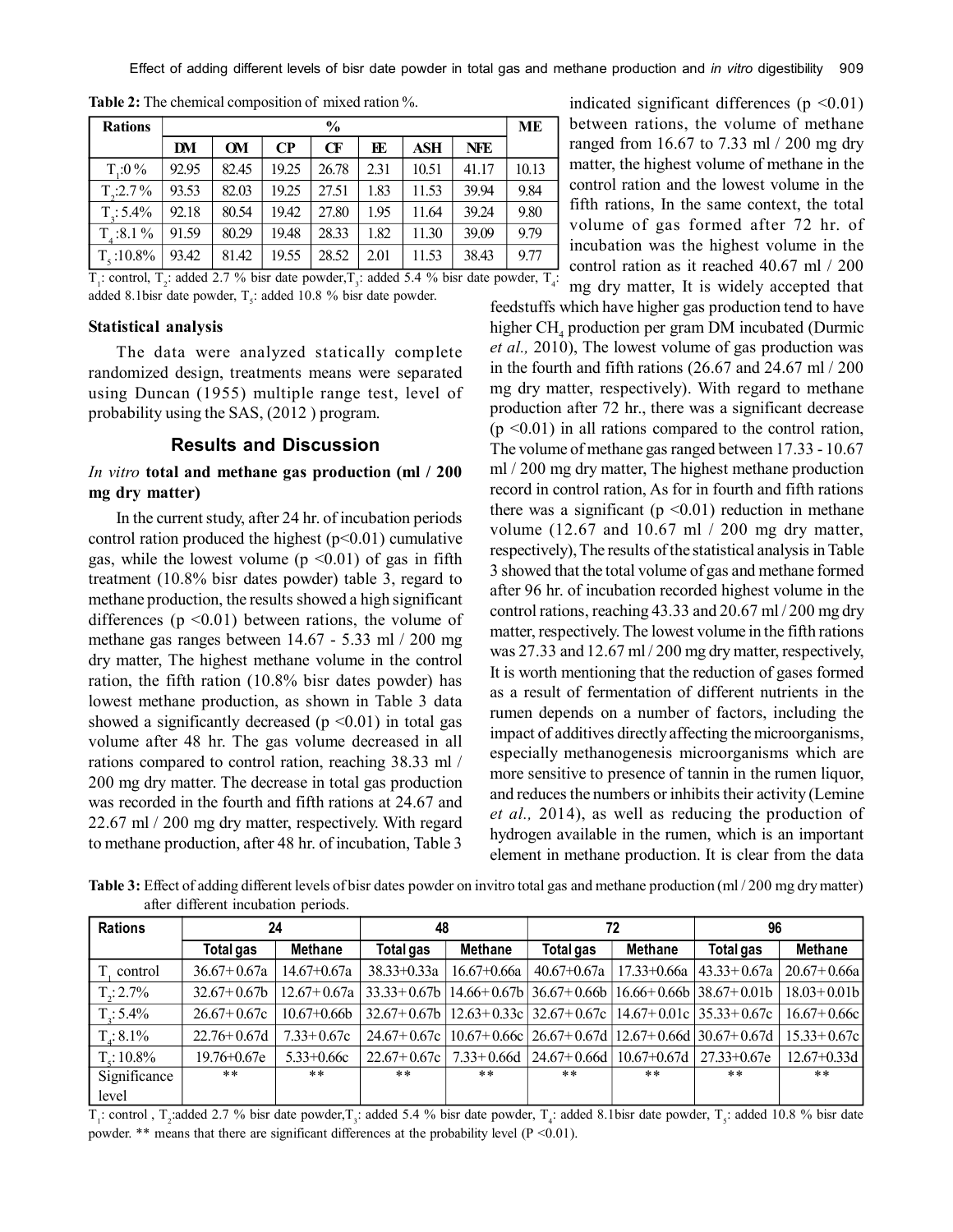**Table 4:** Effect of adding bisr dates powder on metabolized energy(MJ/Kg DM), net period. The values ranged between energy for lactation (MJ/Kg DM),invitro organic matter digestibility (% ) and 11.08 in control ration and 13.38 MJ/ total short-chain fatty acids( ml /100ml).

| <b>Rations</b>     | Metabolized      | <b>Invitro Organic</b> | Short-chain      | Net energy     |
|--------------------|------------------|------------------------|------------------|----------------|
|                    | energy           | matter digestibility   | fatty acids      | for lactation  |
| control            | $13.38 + 0.01a$  | $62.68 + 0.29$ a       | $0.83 + 0.01a$   | $4.08 + 0.01a$ |
| $T_{\rm g}$ : 2.7% | $12.92 + 0.01 b$ | $60.06 + 0.57$ b       | $0.73 + 0.01b$   | $3.71 + 0.02b$ |
| $T_{\rm g}$ : 5.4% | $12.05 + 0.10c$  | $54.57 + 0.26$ c       | $0.60 \pm 0.01c$ | $3.14 + 0.03c$ |
| $T_{4}$ : 8.1%     | $11.48 + 0.01 d$ | $50.79 + 0.23$ d       | $0.48 + 0.01d$   | $2.78 + 0.02d$ |
| $T_c$ : 10.8%      | $11.08 + 0.10e$  | $48.18 + 0.14e$        | $0.41 + 0.01e$   | $2.51 + 0.01e$ |
| Significance level | $* *$            | $***$                  | $* *$            | $***$          |

 $T_1$ : control,  $T_2$ :added 2.7 % bisr date powder,  $T_3$ : added 5.4 % bisr date powder,  $T_4$ : added 8.1bisr Kg DM. Being seeds they are high date powder,  $T_s$ : added 10.8 % bisr date powder.

|  |  |  |  | ** means that there are significant differences at the probability level ( $P \le 0.01$ ). |  |
|--|--|--|--|--------------------------------------------------------------------------------------------|--|
|  |  |  |  | Table 5. Effect of hist dates nowder on invitro digestibility of dry matter                |  |

| <b>Rations</b>     | $\mathbf{IVDMD}$ (%) | IVOMD <sub>(</sub> %) | (ME) MJ/Kg DM     |
|--------------------|----------------------|-----------------------|-------------------|
| T, control         | $68.19 + 0.14c$      | $70.61 + 0.54$ c      | $10.76 \pm 0.01c$ |
| $T_{\rm g}$ : 2.7% | $80.80 + 0.14$ a     | $82.33 + 0.21$ a      | $12.51 + 0.01$ a  |
| $T_{\rm H}$ : 5.4% | $75.83 + 0.24 b$     | $78.03 + 0.17 b$      | $11.38 + 0.04 b$  |
| $T_{4}$ : 8.1%     | $63.05 + 0.19$ d     | $65.17 + 0.19$ d      | $9.94 + 0.04$ d   |
| $T_c$ : 10.8%      | $57.96 + 0.34$ e     | $60.00 + 0.10e$       | $8.93 + 0.09e$    |
| Significance level | $***$                | $* *$                 | **                |

**Table 5:** Effect of bisr dates powder on invitro digestibility of dry matter, organic matter (%) and metabolizable energy (MJ / kg dry matter).

 $T_1$ : control,  $T_2$ : added 2.7 % bisr date powder,  $T_3$ : added 5.4 % bisr date powder,  $T_4$ : added 8.1 bisr date powder,  $T_5$ : added 10.8 % bisr date powder.

\*\* means that there are significant differences at the probability level  $(P \le 0.01)$ .

in table 3 that the trend of decrease cumulative gas production and methane was with the increase of level of bisr date powder which affects the increase of tannin amount in all rations and in different incubation time, the presence of plant secondary metabolites (e.g. condensed tannins and saponins) may account for this,. Tannins, common in biser date palm, have been shown to reduce CH4 production by reducing fibre digestion. binding with proteins thus reducing degradation of the plant protein in the rumen and through the direct inhibition of the growth of methanogens (Tavendale *et al.,* 2005). The effect of tannin in suppression of methane production has also been reported by Hess *et al.*, (2004) who observed *in vitro* that the inclusion of the tropical legume (270 g of condensed (270 g of condensed tannin/kg DM) in grassbased diet suppressed methane production relative to DM degraded by over 30 %.

# **Estimate metabolized energy, net energy for lactation, invitro organic matter digestibility and total short-chain fatty acids**

(Table 4) shows the results of statistical analysis of the effect of biser date powder addition on the metabolizable energy, invitro organic matter digestibility, short chain fatty acids and net energy for lactation, estimated from total gas volume after 24 hr. of incubation

Kg DM in T5 (10.8% biser date powder ) for ME as a result of increase levels of tannin in biser date powder, Similar trend was observed for invitro organic matter digestibility (range 48.18-62.68%) and shortchain fatty acids ( 0.41-0.83 ml / 100ml), and the value of net energy for lactation range 2.51- 4.08 MJ/

in crude protein and fibre as energy sources for microorganism.

Statistical analysis of invitro digestibility of dry matter, organic matter and metabolizable energy are given in Table 5, showed a significant increased (p <0.01) in second ration compared to the others, The values were 80.80, 82.33% and 12.51 MJ / kg dry matter, respectively, The lowest values of the studied traits were recorded in the fifth treatment (10.8% bisr dates powder) reaching 57.96, 60.00% and 8.93 MJ / kg dry matter, respectively. The second ration (2.7% bisr dates powder) is the best response

between the different rations in value of invitro digestibility followed by third treatment (5.4% bisr dates powder). bisr dates powder, it is an important source of energy, providing 87% of digestable energy (Nunes, 1994), as well as high total digestable nutrients (Al- Dobaib, 2009). The low and medium levels of bisr dates powder resulted in the improvement of invitro digestibility of dry and organic matter due to increased utilization of nutrients, especially crude protein. This is consistent with Al-Homidy *et al.*, (2011), who stated that the use of the bisr dates in diets increased the digestion coefficient, *In vitro* digestibility of dry matter, organic matter and metabolic energy decreased with the addition of bisr dates powder due to the increase of tannin level in the rumen liquor causing a decrease in number of protozoa digestive cellulose and protein (Table 8).

## **Some characteristics of rumen fermentation after each incubation period**

### **1. Ammonia nitrogen concentration (mg/100 ml)**

(Table 6) shows the effect of adding different levels of bisr dates powder on ammonia nitrogen concentration after different invitro incubation periods. We note that ammonia nitrogen concentration increased significantly (p <0.01) in control ration, Values 34.79, 32.53,30.13 and 26.53 mg / 100 ml after 24, 48, 72 and 96 hr. of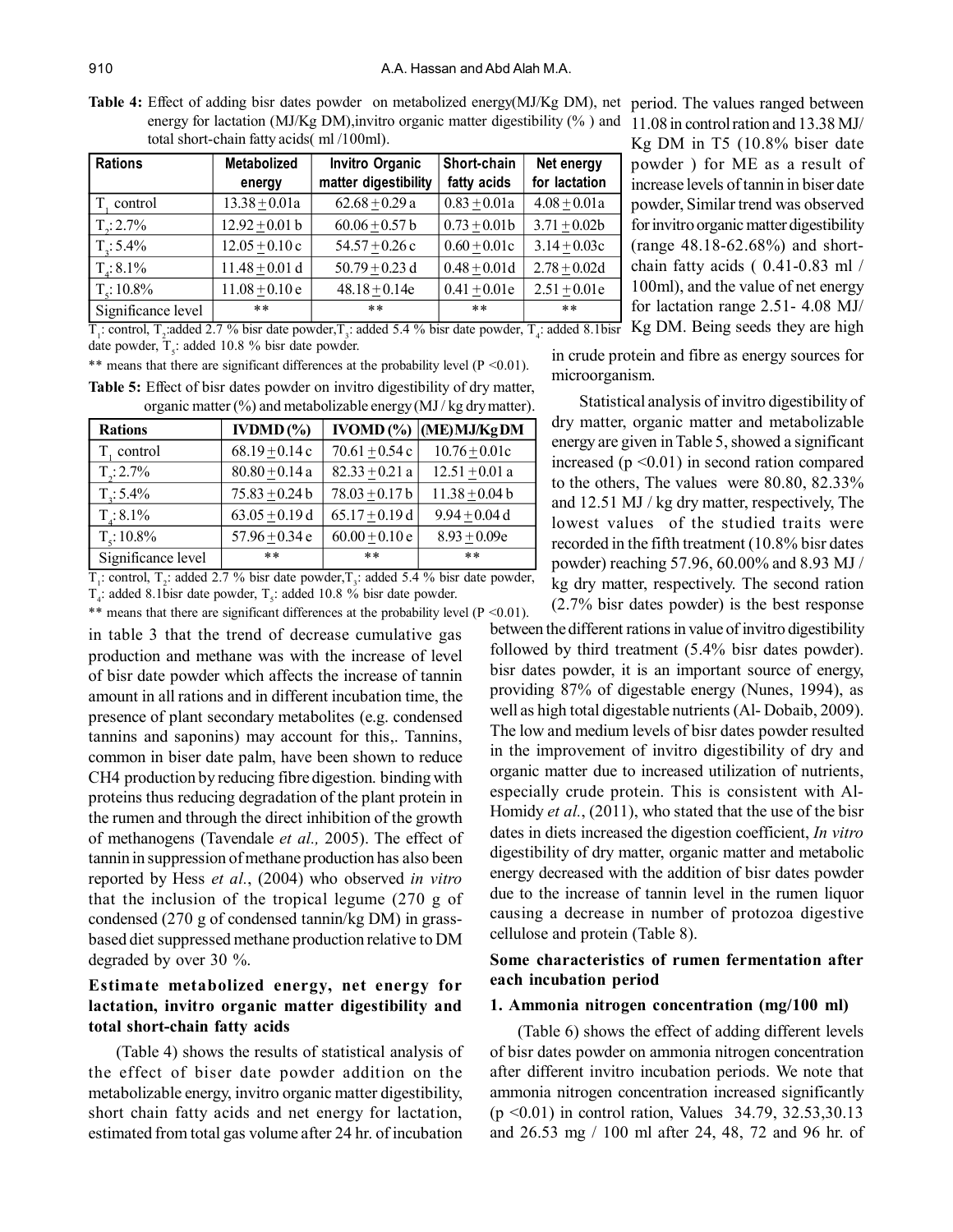**Table 6:** Effect of adding different levels of bisr date powder on concentration of rumen ammonia nitrogen (mg /100 ml) after different incubation periods.

|                  | <b>Rations</b>   |                  |                  |                    |
|------------------|------------------|------------------|------------------|--------------------|
| 96 hr.           | 72 hr.           | 48 hr.           | 24 hr.           |                    |
| $26.53 + 0.34$ a | $30.13 + 0.30a$  | $32.53 + 0.24$ a | $34.79 + 0.23A$  | T, control         |
| $18.16 + 0.13 b$ | $20.11 + 0.22 b$ | $24.13 + 0.18$ b | $26.69 + 0.22 b$ | $T_{2}2.7\%$       |
| $13.67 + 0.22c$  | $16.12 + 0.18c$  | $18.64 + 0.24c$  | $22.83 + 0.11c$  | $T, 5.4\%$         |
| $11.02 + 0.44$ d | $13.11 + 0.18d$  | $15.04 + 0.39$ d | $17.86 + 0.16d$  | $T, 8.1\%$         |
| $10.51 + 0.14e$  | $11.87 + 0.22e$  | $12.10+0.18e$    | $13.80 + 0.12e$  | $T_{s}$ 10.8%      |
| $**$             | **               | **               | $**$             | Significance level |

 $T_1$ : control,  $T_2$ : added 2.7 % bisr date powder,  $T_3$ : added 5.4 % bisr date powder,  $T_4$ : added 8.1 bisr date powder,  $T<sub>5</sub>$ : added 10.8 % bisr date powder.

\*\* means that there are significant differences at the probability level  $(P < 0.01)$ .

| <b>Table 7:</b> Effect of adding different levels of bisr date powder on concentration of volatile |  |
|----------------------------------------------------------------------------------------------------|--|
| fatty acids (mmol/100 ml) after different incubation periods.                                      |  |

|                   | <b>Rations</b>   |                    |                  |                    |
|-------------------|------------------|--------------------|------------------|--------------------|
| 96 hr.            | 72 hr.           | 48 hr.             | 24 hr.           |                    |
| $59.83 + 0.11$ c  | $63.02 + 0.29$ c | $70.94 \pm 0.10$ c | $80.87 + 0.08b$  | T. Control         |
| $61.67 + 0.22a$   | $69.75 + 0.23a$  | $74.69 + 0.33a$    | $82.10 + 0.36a$  | $T, 2.7\%$         |
| $60.92 + 0.44$ ab | $65.14 + 0.19b$  | $72.80 + 0.27b$    | $81.17 + 0.41ab$ | $T_{2}$ 5.4%       |
| $60.09 + 0.39$ cb | $62.81 + 0.46c$  | $71.15 + 0.61c$    | $79.43 + 0.45c$  | $T, 8.1\%$         |
| $58.22 + 0.33d$   | $61.85 + 0.21$ d | $70.58 + 0.18$ c   | $75.22 + 0.34d$  | $T_{s}$ 10.8%      |
| **                | **               | $+ +$              | $* *$            | Significance level |

 $T_1$ : control,  $T_2$ : added 2.7 % bisr date powder,  $T_3$ : added 5.4 % bisr date powder,  $T_4$ : added 8.1 % bisr date powder,  $T_s$ : added 10.8 % bisr date powder.

\*\* means that there are significant differences at the probability level  $(P \le 0.01)$ .

incubation periods respectively, The lowest concentration was in the fifth treatment (10.8% bisr date powder) as it was 13.80, 12.10, 11.87 and 10.51 mg / 100 ml, respectively. This may be due to the effect of increasing the percentage of tannin present in the bisr date powder to the low concentration of ammonia nitrogen by its effect on the formation of complexes with protein, which reduces digestion and reduce the removing amine root from protein to form ammonia nitrogen in rumen liquor, This is agree with the study of Hassan Zadeh and Dayani (2012) reported that the addition of different levels of bisr date reduced ammonia nitrogen concentration in the rumen liquor, Numerous studies have also shown that use of bisr date increases utilization of nitrogen in the rumen by increasing the efficiency of microbial protein production. The low concentration of ammonia (10.51 mg / 100 ml) in the present study are the optimum limits for best microbial growth and microbial protein senesces (Khezri and Daneshmesgaran, 2010, Javidan and Khezri, 2013 and Bayati Zadeh *et al.,* 2013).

## **Volatile fatty acid concentration (mmol / 100 ml)**

As can be seen from table 7 there were significant differences  $(p<0.01)$  among rations in terms of volatile fatty acids concentration, noting that second ration (2.7%

bisr date powder) recorded a high significant ( $p \le 0.01$ ) after deferent incubation hours (24, 48, 72 and 96 hours) were 82.10, 74.69, 69.75 and 61.67 mmol /100 ml, respectively. followed by the third ration (5.4% bisr date powder), wile the fifth ration recorded the lowest significant decrease ( $p \le 0.01$ ) among the rations, The significant increase in the volatile fatty acids concentration as a result of the addition of bisr date powder, especially at low and moderate concentrations may be due to contain bisr date powder large quantities of soluble carbohydrates as well as degradable fibers, which increases the efficiency of volatile fatty acids production. Because of moderate levels of tannin, volatile fatty acids will be available for longer incubation periods due to the complexity of tannin with carbohydrates, which coincides with the release of nitrogen, increasing the efficiency of

microbial protein senesces (Krueger *et al.,* 2010; Siddiq *et al.,* 2013 and Eoin, 2016). However, in the high levels of bisr date powder as in the fourth and fifth rations, the high tannin content in this additive inhibits the fibrolytic bacterial as well as the deposition of various nutrients, which reduces the digestibility and thus low volatile fatty acids concentration of in rumen liquor. This relationship is suggested to be a reflection of feed digestibility (Demeyer and Van Nevel, 1975; Holtshausen *et al.,* 2009).

## **pH**

(Table 8) shows the effect of adding different levels of bisr date powder on the pH value of the rumen liquor, and the differences were highly significant ( $p \le 0.01$ ), The pH value increased after 24 hours of incubation period in the third, fourth and fifth rations (6.7, 6.7 and 6.7, respectively) compared to the control and the second rations (6.5 and 6.5 respectively), Table 8 also shows that the pH value after 48 hr. of incubation period a significant decreased ( $p \le 0.01$ ) in the third ration (5.4%) bisr date powder) at 6.6, as well pH value after 72 hr. of incubation period recorded the highest significant value  $(p \le 0.01)$  in the control ration (7.3), however, The lowest values in second and Third rations (6.7 and 6.7,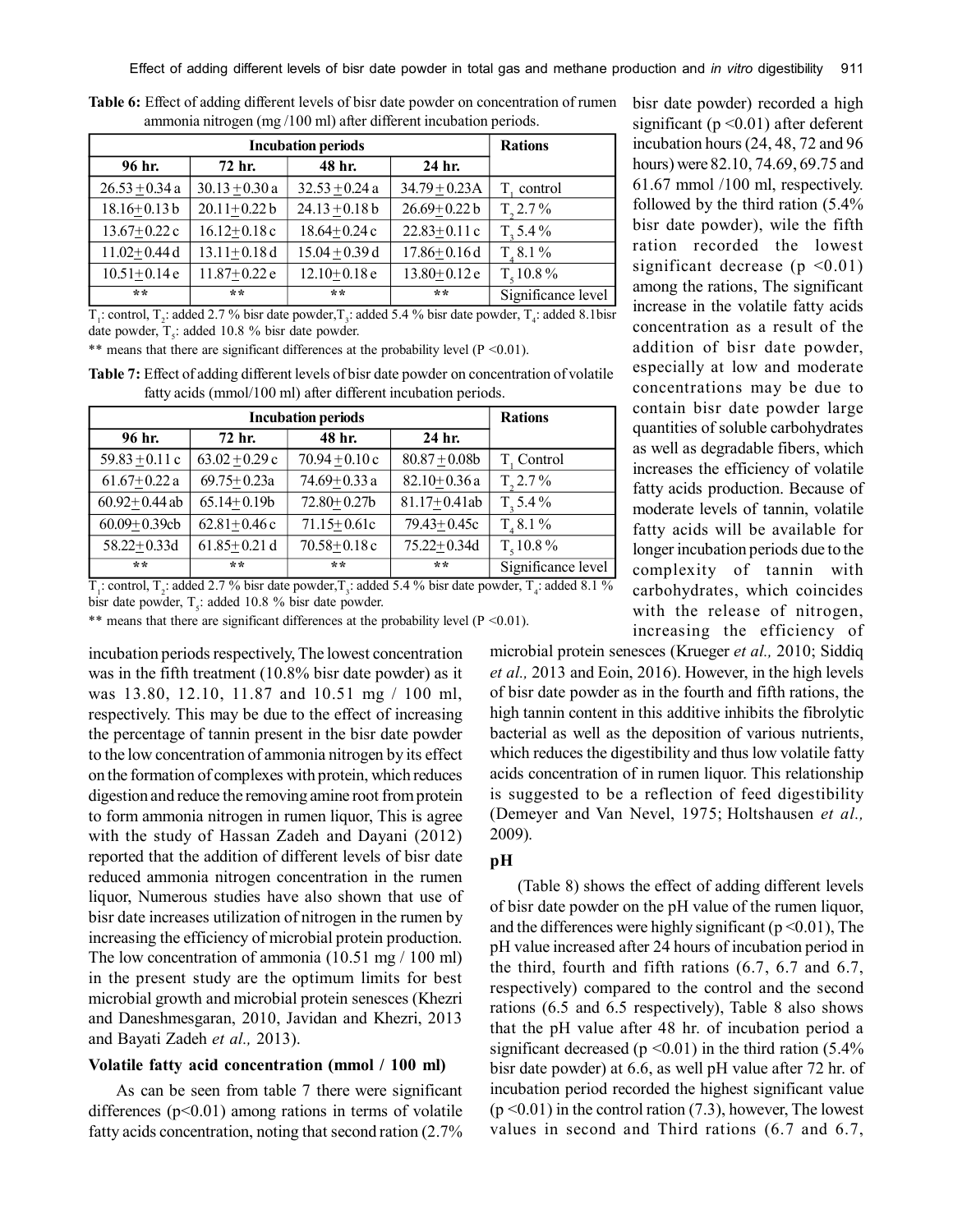**Table 8:** Effect of adding levels of bisr date powder on pH and protozoa (cell  $\times$ 10<sup>5</sup>/ ml) after different incubation periods.

| Protozoa               |                | <b>Rations</b> |                |                |                       |
|------------------------|----------------|----------------|----------------|----------------|-----------------------|
| $cells \times 10^5/ml$ |                |                |                |                |                       |
|                        | 96 hr.         | 72 hr.         | 48 hr.         | 24 hr.         |                       |
| $3.83 + 0.01A$         | $7.5 + 0.06a$  | $7.3 + 0.07 A$ | $6.9 + 0.06 A$ | $6.5 + 0.03B$  | T. Control            |
| $3.73 + 0.01 b$        | $7.0 + 0.03ab$ | $6.7+0.03$ D   | $6.8 + 0.01B$  | $6.5 + 0.03B$  | $T_{2}2.7\%$          |
| $3.61 + 0.01C$         | $6.8 + 0.03d$  | $6.7+0.03$ D   | $6.6 + 0.03$ C | $6.7 + 0.03$ A | T <sub>3</sub> 5.4 %  |
| $3.34 + 0.02d$         | $7.1 + 0.03b$  | $7.0 + 0.03B$  | $6.8 + 0.03 B$ | $6.7 + 0.03$ a | $T, 8.1\%$            |
| $3.14+0.02e$           | $6.9 + 0.03c$  | $6.8 + 0.03C$  | $6.8 + 0.03 B$ | $6.7 + 0.03A$  | T <sub>e</sub> 10.8 % |
| $* *$                  | $***$          | $* *$          | $* *$          | $***$          | Significance level    |

 $T_1$ : control,  $T_2$ : added 2.7 % bisr date powder,  $T_3$ : added 5.4 % bisr date powder,  $T_4$ : added 8.1bisr date powder,  $T_s$ : added 10.8 % bisr date powder.

\*\* means that there are significant differences at the probability level  $(P \le 0.01)$ .

respectively), Regarding the pH value after 96 hr. of incubation period, the highest value ( $p \le 0.01$ ) was recorded in the control ration (7.5). The results show that although the pH value varies with different levels of bisr date powder to diets in different incubation period, the pH falls within the normal range of rumen liquor (6.5- 7.0 ) (Cardozo *et al.,* 2002). This agree with Griswold *et al.,* (2003) who observed that increasing levels of bisr date powder in rations affects pH value of the rumen liquor.

## **Number of protozoa (cell × 10<sup>5</sup> / ml)**

The results in Table 8 show that the addition of bisr date powder had a significant effect ( $p \le 0.01$ ) in reducing the protozoa numbers in the rumen liquor, it is ranging from 3.14 to 3.83 cell  $\times$  105 / ml. This decrease in protozoa numbers can be explained by the fact that the tannin found in bisr date powder acts as an inhibitor of microorganism groups, especially methanogeneses organisms, which include protozoa without affecting the other groups digestive different nutrients. Contains numerous mineral elements and vitamins that promote the growth of tannin-resistant microorganisms (Al- Harrasi *et al.,* 2014).

#### **General conclusion**

The production of large quantities of dates reflected on large quantities production of biser dates of all kinds, which can be used as additives in ruminant animals rations, In the current study, levels of bisr date powder were able to favorably modulate rumen fermentation to produce methane concentrations lower than expected when considering their cumulative gas production, This is turn, is negatively correlated with gas production, We can be added biser dates, whether dry or wet at low or medium levels, to ruminant diets (2-6% dry or 3-8% wet) to be used as a product not suitable for human consumption. Moderate percentage of tannin that

improved digestibility of nutrients due to increased tilization, especially crude protein, which is positively reflected on weight gain or milk production and other productive traits, The tannin compound in biser dates reduces methane gas formation in the rumen as a result of fermentation, This feed keep lost energy in the form of methane, and the energy goes for production purposes. It also reduces the proportion of methane in the atmosphere, which contributes to improving the environment and reducing global warming.

## **References**

- A.O.A.C. Association of Official Analytical Chemists. (2010). Official Methods of Analysis. 14th. edn., Washington, D. C., USA. 381. *J. Anim. Sci*., **73:** 2483-2492.
- Al-Bayati, M.M. and A.A. Hassan (2018). Effect of *in vitro* supplementation mulberry leaves flavonoids on microbial flora, methanogenesis and fermentative products in rumen fluid of sheep. *J. Rese. Ecol*., **6(2):** 2067-2077.
- Al-Dobaib, S.N. (2009). Effect of different levels of quebracho tannin on nitrogen utilization and growth performance of Najdi sheep feed alfalfa *(Medicago sativa)* hay as a sole diet. *J. Anim. Sci.*, **80:** 532 -541.
- Al-Harrasi, A., N.U. Rehman, J. Hussain, A.L. Khan, A. Al-Rawahi and S.A. Gilani (2014). Nutritional assessment and antioxidant analysis of 22 date palm (*Phoenixdactylifera*) varieties growing in sultanate of Oman. *Asian Pac. J. Trop. Med.*, **7:** S591- S598.
- Al-Homidy, S.N., S.A.N. Basmaeil, A.M. Al-Owaimer and M. El-Wazirand (2011). Effect of feeding different amounts of discarded dates on growth and efficiency of digestion in sheep. *J. Basic and Applied. Sci*., **5(3):** 636-640.
- Bayati Zadeh, J., A. Khezri, O. Dayani and R. Tahmasbi (2013). Effects of discarded dates on rumen fermentation and digestibility in Kermani sheep. *J. Vet*., **18(5):** 415- 422.
- Bhatta, R., M. Saravanan, L. Baruah and K.T. Sampath (2012). Nutrient content, *in vitro* ruminal fermentation characteristics and methane reduction potential of tropical tannin-containing leaves. *J. Food. Agric. Sci*., **92(15):** 2929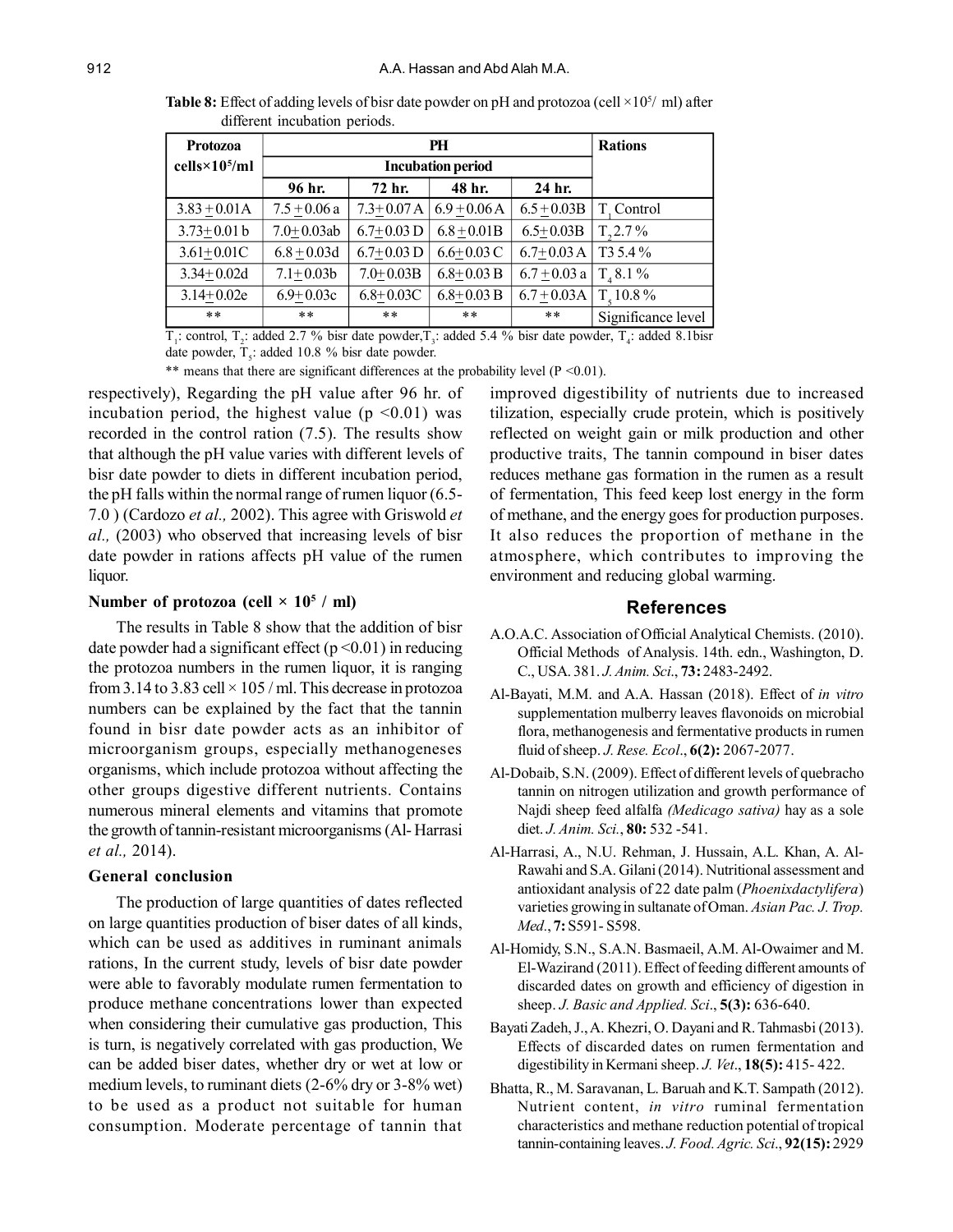Effect of adding different levels of bisr date powder in total gas and methane production and *in vitro* digestibility 913

- 2935

- Bhatta, R., Y. Enishi, I. Yabumoto, N. Nonaka, K. Takusari, K. Higuchi, A. Tajima, M. Takenaka and O. Kurihara (2013). Methane reduction and energy partitioning in goats Fed two concentrations of tannin from *Mimosa.* spp. *J. Agric. Sci.*, **151:** 119-128.
- Cardozo, P., S. Calsamiglia and A. Ferret (2002). Effect of pH on microbial fermentation and nutrient flow in a dual flow continuous culture system fed a high concentrate diet. *J. Dairy. Sci.*, **83(1):**182.
- Demeyer, D.I. and C.J. Van Nevel (1975). Methanogenesis, an integrated part of carbohydrate fermentation, and its control. In: Mcdonald IW, Warner ACI, editors. Digestion and Metabolism in the Ruminant. The University of New England Publishing Unit; Armidale, NSW, Australia: 366- 382.
- Duncan, D.B. (1955). Multiple range and multiple F test. *Biometrics*, **11:**142.
- Durmic, Z., P. Hutton, D.K. Revell, J. Emms, S. Hughes and P.E. Vercoe (2010). *In vitro* fermentative traits of Australian woody perennial plant species that may be considered as potential sources of feed for grazing ruminants. *Anim. Feed Sci. Technol.*, **160:** 98-109.
- Eoin, L.N. (2016). Systematics: blind dating. *Nat. Plants*, **2:**16069. Doi. 10.1038.
- Fievez, V., O.J. Babayemi and D. Demeyer (2005). Estimation of direct and indirect gas production in syringes: a tool to estimate short chain fatty acid. *Anim. Feed.Sci. Tech*., **123 (1):**197-210.
- Gerber, P.J., H. Steinfeld, B. Henderson, A. Mottet, C. Opio, J. Dijkman, A. Falcucci and G. Tempio (2013). Climate change through livestock global assessment of emissions and mitigation opportunities. Food and Agriculture Organization of the United. Nations, Rome, Italy.
- Getachew, G., H.S. Makkar and K. Becker (1999). Stoichiometric relationship between short chain fatty acids and *in vitro* gas production in presence and polyethylene glycol for tannin containing browses. EAAP Satellite Symposium. Gas production : Fermentation kinetics for feed evalution and to assess microbial activity, 18-19 August, wageningen, The Netharland.
- Griswold, K.E., G.A. Apgar, J. Bouton and J.L. Firkins (2003). Effects of urea infusion and ruminal degradable protein concentration on microbial growth, digestibility and fermentation in continuous culture. *J. Anim. Sci.*, **81:** 329 - 336
- Hassan, A.A. and Hussan (2020). Effect of Urea Addition to Barley Adoption on Laboratory Gas Production, Fermentation Characteristics and Laboratory Digestion Factor. Anbar Journal of Veterinary Science: accepted for publication.
- Hassan, A.A. and D.A. Hussan (2018). Effect of addition of potassium nitrate to barley straw on rumen liquor

fermentation and invitro methane production. The 8th Scientific Agricultural Conference / October 15-17, 2018, Faculty of Agriculture, Mu'tah University, Karak, Jordan.

- Hassan, A.A. and M.M. Irhaeem (2016). Effect of sun flower or yellow corn oils supplementation to the diet on *in vitro* gas production. Egyptian Journal of Sheep & Goat Sciences, Vol. 11, No. 3, December 2016 & Proceedings Book of the 6th International Scientific Conference on Small Ruminant Production, 6- 10 Nov., 2016, Sharm El Sheikh, Egypt, 44-50.
- Hassan, Z., M. and O. Dayani (2012). Determination of treated digestibility and degradation of grape pomace with neurosporasitophila by using *in vitro* and in situ. The 5th Iranian Congress on Anim. Sci. Esfahan, Iran.
- Hess, H.D., F.L. Valencia, L.M. Monsalva, C.E. Lascano and M. Kreuzer (2004). Effects of tannins in Calliandra Calothyrsus and Supplemental.
- Holtshausen, L., A.V. Chaves, K.A. Beauchemin, S.M. McGinn, T.A. McAllister, P.R. Cheeke and C. Benchaar (2009). Feeding saponin-containing Yucca schidigera and Quillaja saponaria to decrease enteric methane production in dairy cows. *J. Dairy Sci*., **92:** 2809-2821.
- Huang, X.D., J.B. Liang, H.Y. Tan, R. Yahya, B. Khamseekhiew and Y.W. Ho (2010). Molecular weight and protein binding affinity of Leucaena condensed tannins and their effects on *in vitro* fermentation parameters. *Anim. Feed. Sci. Tech*., **159:**81-87.
- Javidan, S. and A. Khezri (2013). Study the effect of using discarded dates on rumen fermentation parameters, nitrogen metabolism and performance of kermani sheep. The first national congress of dates Iranian. Shahid Bahonar University of Kerman, Iran.
- Jayanegara, A., M. Leiber and F. Kreuzer (2012). Meta-analysis of the relationship between dietary tannin level and methane formation in ruminants from in vivo and *in vitro* experiments. *J. Anim. Physiol. Nut*., **96:** 365-375.
- Kennedy, P.M. and E. Charmley (2012). Methane yields from Brahman cattle fed tropical grasses and legumes. *J. Anim. Prod. Sci*., **52:** 225-239.
- Khezri, A. and M. Daneshmesgaran (2010). Effects of carbohydrate sources with different rate of degradation on rumen fermentation, ammonia and peptide nitrogen concentration in holstein dairy Cows. The 4 th Iranian Congress on Animal Science, Tehran, Iran.
- Krueger, W.K., H. Gutierrez-Banuelos, G.E. Carstens, B.R. Min, W.E. Pinchak, R.R. Gomez, R.C. Anderson, N.A. Krueger and T.A. Forbes (2010). Effects of dietary tannin source on performance, feed efficiency, ruminal fermentation, and carcass and non-carcass traits in steers fed a high-grain diet. *J. Anim. Feed. Sci*., **159:** 1-9.
- Kuttar, A.H., H.R. Majid and A.A. Hassan (2018). Effect of adding linseed oil *in vitro* gas and methane production and some fermentation characters. *Egypt. J. Appl. Sci*., **33(3):** 52- 66.